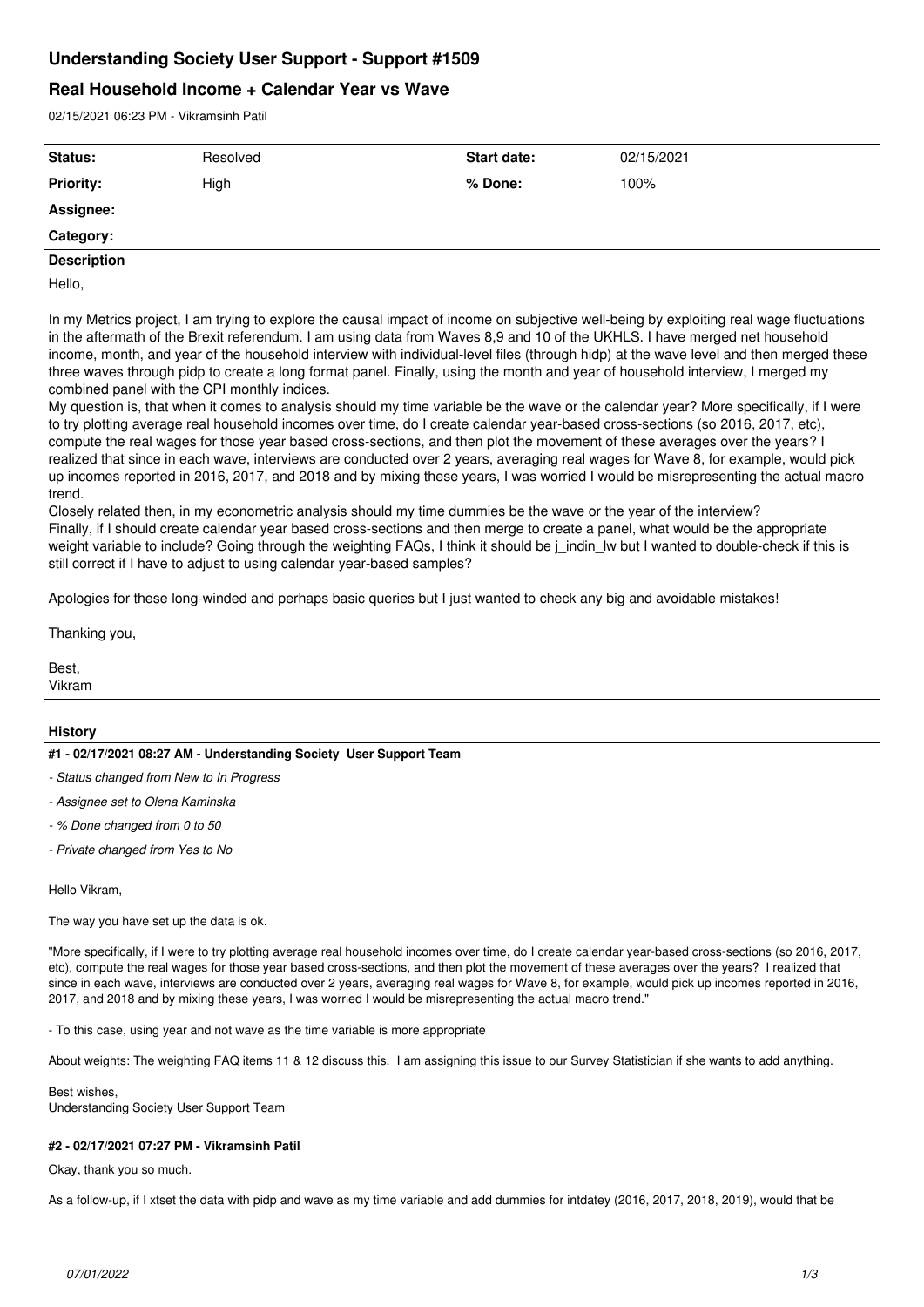#### incorrect?

Further, for the purpose of graphing, instead of creating calendar year based cross sections and then computing real wage averages, would the same result be achieved simply by the following:-

by intdatey, sort: summarize rminc [where rminc is real monthly household income] and then taking the reported means?

#### **#3 - 02/18/2021 02:42 PM - Understanding Society User Support Team**

Hello Vikram,

Our remit is to answer questions related to the survey & its details and the datasets (incl data management). Due to staff time constraints we are not able to answer questions related to analysis and syntax (unless related to data management or weighting).

There are multiple ways of creating means in Stata, the method you have suggested will work but you have not specified the weights or the sample design. You can do that by using svyset: svyset psu [pw=weight variable], strata(strata) svy: mean rminc, over(year variable)

Best wishes, Understanding Society User Support Team

#### **#4 - 02/22/2021 02:56 PM - Olena Kaminska**

Vikram,

Just to add, if you use a calendar year you will need to use three weights (see below an extract from FAW that explains this).

You can of course use wave as your time variable but I wouldn't include intdatey in your model. This variable is a processing variable and is related to the likelihood of response - I am not sure this has any meaning for your substantive model.

from FAQ, question 11

Let's say you are interested in studying December 2014. Your optimal option with the largest sample size will be to combine all interviews carried out in December of 2014 from the following samples:

- Wave 5 sample months 21, 22, 23 and 24

- Wave 6 sample months 9, 10, 11 and 12

- Create a new variable that equals e\_xxxxxus\_zz weight for the wave 5

interviews and f\_xxxxxus\_zz weight for wave 6. No Northern Ireland adjustment is needed. No extra nonresponse adjustment is needed as late respondents in the month 24 sample are compensated for by bringing in the late respondents from previous sample months. But you will need a scaling factor (see Q12).

- Use psu and strata variables from xwave.dat to take into account clustering and stratification.

Note if you want to study January 2014 for example, the information will come from 3 waves, because to compensate for missing of late respondents from wave 5, sample month 1, you will need to include January respondents from wave 4, sample months 22- 24. The rest will follow the above example.

If you use respondents from calendar months / year just from one wave you will need an extra adjustment for Northern Ireland and potentially also for late respondents (if your period of interest includes sample months 1, 2 or 3).

#### **#5 - 02/22/2021 07:52 PM - Vikramsinh Patil**

Dear Olena,

Thank you so much for your response!

I apologize for asking something that did not fit with the remit of this user forum but thanks so much again for your response

If I may have just one more follow-up when I perform svy: mean (rminc), over(wave), STATA gives the output along with a message stating 'missing standard errors because of stratum with single sampling unit'.

Is there any way to address this?

Best, Vikram

#### **#6 - 02/24/2021 06:37 AM - Understanding Society User Support Team**

*- Status changed from In Progress to Feedback*

#### **#7 - 02/24/2021 06:37 AM - Understanding Society User Support Team**